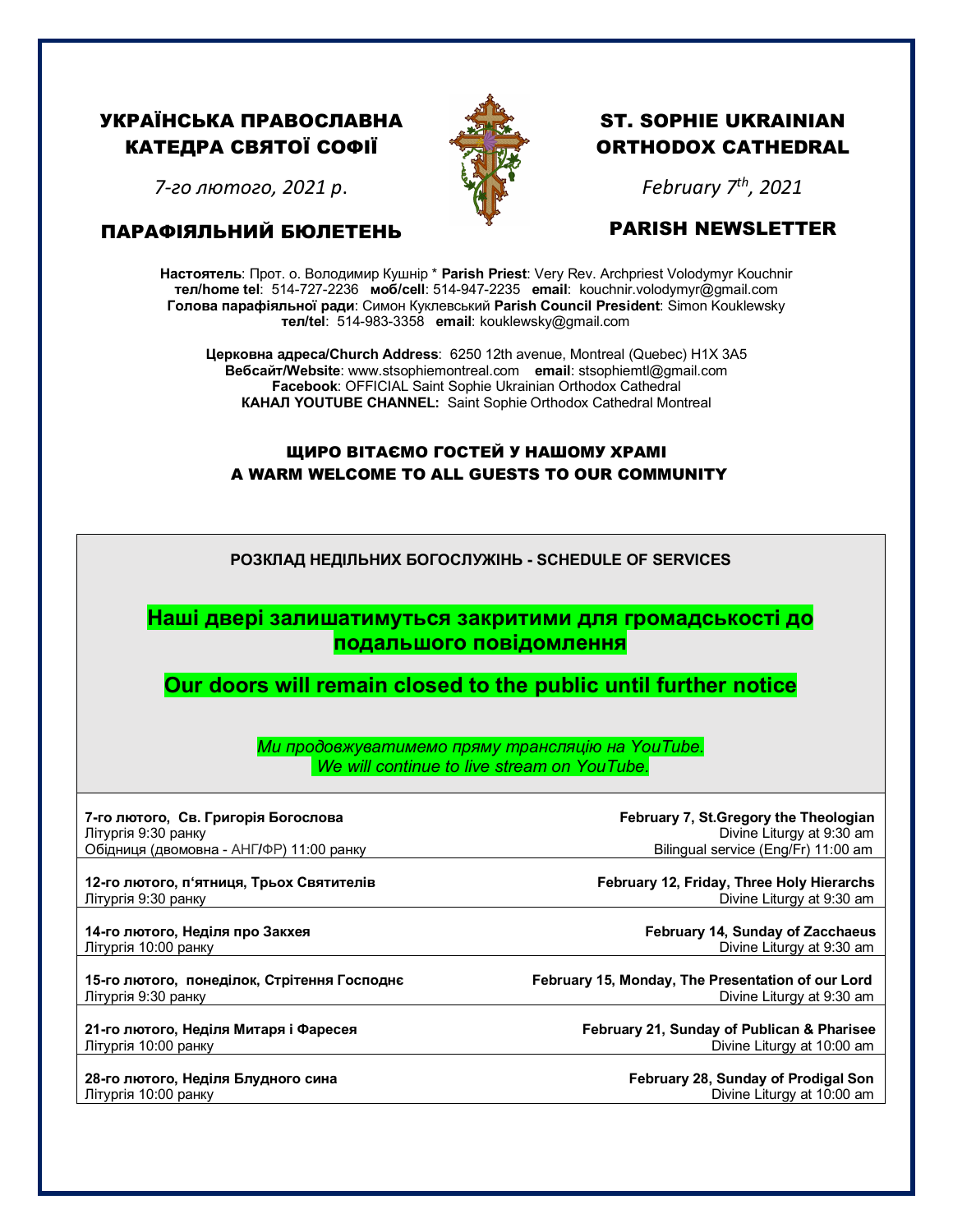**Потребують наших молитов:** Теодосія Бавер, Віра Бучак-Сиґен, Тарас Гукало, Людмила Кочерга, Николай Михайлюк, Ольгa Піно, Юлія Пушкар, Оксанa Русин, Зеновія і Петро Сафулко, Стефанія Шевчук, Данило і Антоніна Стечишин, Марія Текела, Олеся Волощук, Марія Залевська, Анна Зубенко, Маруся Зимовець, Юрій Панчук, Ксеня Самолюк, Орися Авдимірець, Галина Вакулін, Марія Двигайло Житинська, Павло Двигайло, Дженефер Кушнір, Олена Ланчерес, Софія Остапчук, Євгенія Підвисоцька.

**Prayers for health**: Theodosia Bawer, Vera Buchak-Séguin, Taras Hukalo, Ludmila Kocherha, Nickolai Michailuk, Olga Pineau, Julie Puszkar, Oksana Rusyn, Zenovia & Peter Safulko, Stella Shewchuk, Dan & Antonina Stechysin, Mary Tekela, Lesia Voloshchuk, Maria Zalewski, Anna Zubenko, Marusia Zymowec, George Panciuk, Xenia Samoluk, Orysia Avdimiretz, Halyna Wakulin, Mary Dwyhajlo Zytynsky, Paul Dwyhajlo, Jennifer Kushnir, Helen Lancheres, Zofia Ostapchuk, Jennie Pidwysocky.

| ПАРАФІЯЛЬНІ ПОДІЇ ТА ОГОЛОШЕННЯ                                                                                                                                                                                                                                                                                                                                                                 | <b>PARISH EVENTS AND ANNOUNCEMENTS</b>                                                                                                                                                                                                                                                                                                                                                                                                                                                                                    |
|-------------------------------------------------------------------------------------------------------------------------------------------------------------------------------------------------------------------------------------------------------------------------------------------------------------------------------------------------------------------------------------------------|---------------------------------------------------------------------------------------------------------------------------------------------------------------------------------------------------------------------------------------------------------------------------------------------------------------------------------------------------------------------------------------------------------------------------------------------------------------------------------------------------------------------------|
| Наш пастор, о. Володимир, почувається добре, проте він<br>залишається на карантині трохи довше і планує відправити<br>Божествену літургію 14 лютого. Отець продовжує своїх<br>пастирських обов'язків.<br>Отець Ігор Куташ відслужить 7 лютого і надалі вони<br>відправлятимуть Служби почергово. Однак, наші двері<br>залишатимуться закритими для громадськості до<br>подальшого повідомлення. | Our pastor, Fr Volodymyr is feeling well, however he will remain<br>in quarantine a little longer. He will continue to fulfill his pastoral<br>duties. Fr Volodymyr is scheduled to return to celebrating the<br>Divine Liturgy on February 14.<br>Fr Ihor Kutash will celebrate on February 7, however our doors<br>will remain closed to the public until further notice.<br>They will take turns by celebrating on alternate Sundays.                                                                                  |
| ПАНАХИДА: В неділю, 31 січня 2021 року, виповнюється 10<br>річниця упокоєння Ліди Драган-Сидоренко. Сьогодні після<br>Літургії відслужиться поминальна панахида за її спокій душі.<br>Родина дякує всім за молитву, підтримку і пошану до покійної<br>Ліди.                                                                                                                                     | <b>MEMORIAL SERVICE</b> Sunday, February 7, 2021 a panakhyda<br>will be celebrated on the 10 <sup>th</sup> anniversary of repose of Lydia<br>Dragan Sidorenko. Due to Government regulations pertaining to<br>the Covid-19, family and friends are encouraged to participate<br>virtually. We thank all the parish members for their support,<br>prayers and respect for Lydia.                                                                                                                                           |
| Родині висловлюємо наше щире співчуття та щира подяка за                                                                                                                                                                                                                                                                                                                                        | Sincere condolences to the family and gratitude for the \$1,000                                                                                                                                                                                                                                                                                                                                                                                                                                                           |
| пожертву у пам'яті Лідії на суму \$1000 на нашу парафію.                                                                                                                                                                                                                                                                                                                                        | donation in Lydia's memory towards our parish.                                                                                                                                                                                                                                                                                                                                                                                                                                                                            |
| Нехай Господь прийме її душу там де всі святі спочивають.                                                                                                                                                                                                                                                                                                                                       | May the Lord accept her soul where all the saints repose. May                                                                                                                                                                                                                                                                                                                                                                                                                                                             |
| Вічна їй пам'ять.                                                                                                                                                                                                                                                                                                                                                                               | her memory be eternal.                                                                                                                                                                                                                                                                                                                                                                                                                                                                                                    |
| КАНАЛ YOUTUBE "Saint Sophie Orthodox Cathedral                                                                                                                                                                                                                                                                                                                                                  | YOUTUBE CHANNEL "Saint Sophie Orthodox Cathedral                                                                                                                                                                                                                                                                                                                                                                                                                                                                          |
| <b>Montreal:</b> Ми транслюємо наші Божественні Літургії з                                                                                                                                                                                                                                                                                                                                      | Montreal" - We are streaming our services from YouTube.                                                                                                                                                                                                                                                                                                                                                                                                                                                                   |
| YouTube. Підпишіться!                                                                                                                                                                                                                                                                                                                                                                           | Please subscribe!                                                                                                                                                                                                                                                                                                                                                                                                                                                                                                         |
| ВІДВІДИНИ З ЙОРДАНСЬКОЮ ВОДОЮ (БОГОЯВЛЕННЯ,<br>19 СІЧНЯ) забороняється під час локдауну.                                                                                                                                                                                                                                                                                                        | JORDAN HOME BLESSINGS (THEOPHANY, JANUARY 19):<br>In-person pastoral visiting is prohibited during this lockdown<br>period.                                                                                                                                                                                                                                                                                                                                                                                               |
| ЧЕРГОВІ ЗБОРИ ЦЕРКОВНОЇ РАДИ В середу, 17 лютого                                                                                                                                                                                                                                                                                                                                                | <b>PARISH COUNCIL MONTHLY MEETING Wednesday, February</b>                                                                                                                                                                                                                                                                                                                                                                                                                                                                 |
| 2021, о 18:30 годині в онлайн режимі. У разі зацікавленості                                                                                                                                                                                                                                                                                                                                     | 17, 2021 at 6:30 pm online. If parishioners are interested in                                                                                                                                                                                                                                                                                                                                                                                                                                                             |
| членів парафії в участі у зборах, будь ласка, зв'яжіться із                                                                                                                                                                                                                                                                                                                                     | participating in a meeting, please contact the vice-president,                                                                                                                                                                                                                                                                                                                                                                                                                                                            |
| заступником головою, Любою Пукас, Ipukas@bell.net                                                                                                                                                                                                                                                                                                                                               | Luba Pukas, Ipukas@bell.net                                                                                                                                                                                                                                                                                                                                                                                                                                                                                               |
| РІЧНІ ЗАГАЛЬНІ ЗБОРИ ПАРАФІЇ 2021- які зазвичай                                                                                                                                                                                                                                                                                                                                                 | <b>PARISH ANNUAL GENERAL MEETING 2021: Due to the</b>                                                                                                                                                                                                                                                                                                                                                                                                                                                                     |
| заплановані у лютому місяці, відкладаються на                                                                                                                                                                                                                                                                                                                                                   | pandemic, the AGM, which usually takes place in February, is                                                                                                                                                                                                                                                                                                                                                                                                                                                              |
| невизначений термін. Церковна рада призначить дату                                                                                                                                                                                                                                                                                                                                              | postponed indefinitely. Parish Council will call the AGM as soon                                                                                                                                                                                                                                                                                                                                                                                                                                                          |
| зборів, як тільки уряд Квебеку знімить заборону на                                                                                                                                                                                                                                                                                                                                              | as the Quebec government allows public gatherings in greater                                                                                                                                                                                                                                                                                                                                                                                                                                                              |
| громадські зібрання.                                                                                                                                                                                                                                                                                                                                                                            | numbers.                                                                                                                                                                                                                                                                                                                                                                                                                                                                                                                  |
| СЕРІЯ ЛЕКЦІЙ ДЛЯ ДОРОСЛИХ В КАТЕДРІ-<br>Виголосить Др. Петро Кондра. Тема доповіді: `Covid 19-<br>Виклики та Розвиток парафії", в неділю 14 лютого, після<br>Літургії 12:00 год. в онлайн режимі на канал YouTube (Saint<br>Sophie Orthodox Cathedral Montreal), а запитання можна<br>задавати на Facebook (OFFICIAL Saint Sophie Ukrainian<br>Orthodox Cathedral). Запрошуємо всіх бажаючих!   | ST. SOPHIE ADULT MINISTRIES LECTURE SERIES<br>The theme: " Covid-19 - A Challenge to Flourish or Parish " will<br>be presented Dr. Peter Kondra, from Hamilton) following the<br>Divine Liturgy, on Sunday, February 14 at 12:00 p.m. Everyone<br>is encouraged to watch the live streaming from our YouTube<br>channel: Saint Sophie Orthodox Cathedral Montreal. Questions<br>may be posted on our Facebook page: OFFICIAL Saint Sophie<br>Ukrainian Orthodox Cathedral. Everyone is encouraged to attend<br>virtually! |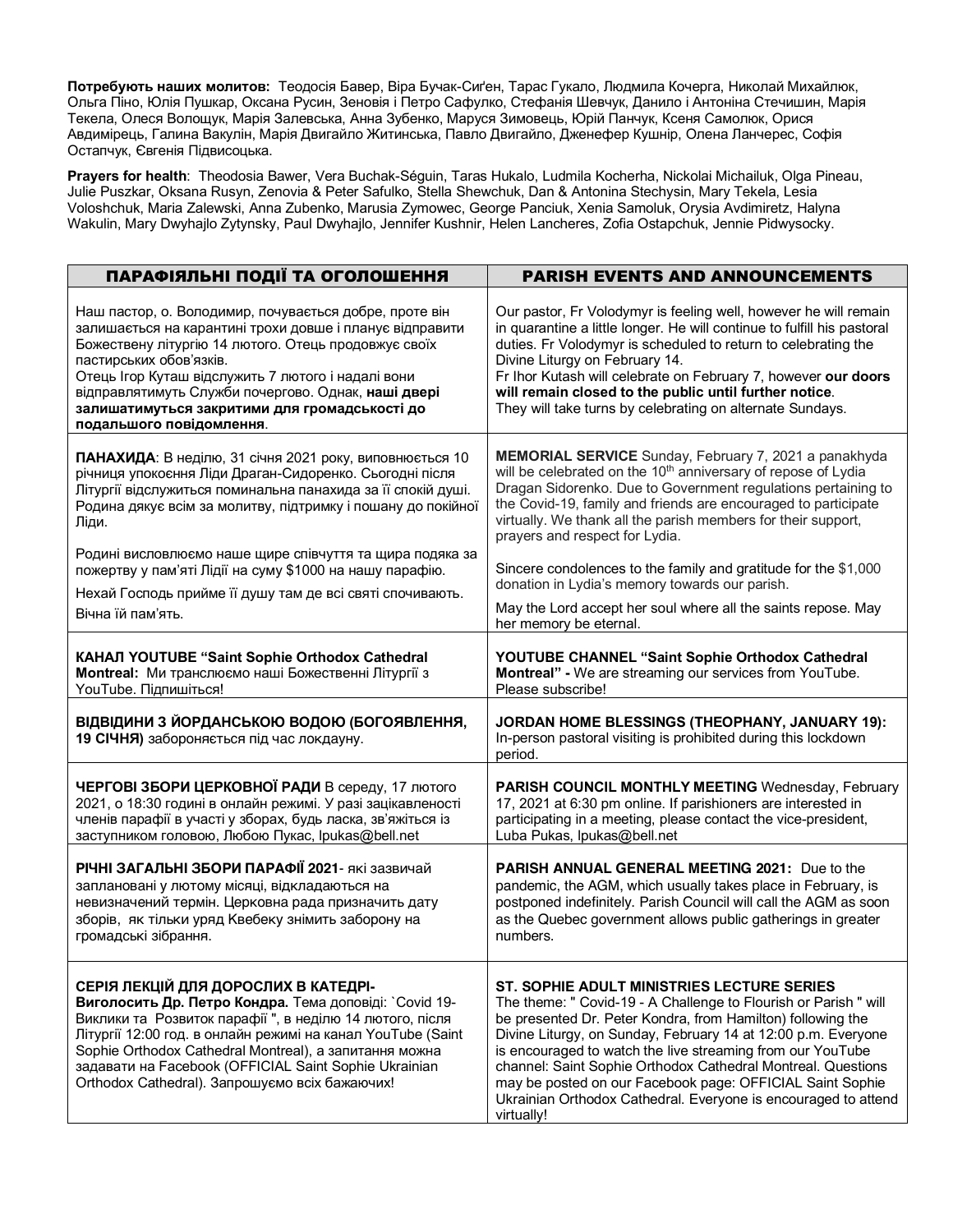| ДУХОВНІ РОЗМОВИ ДЕКАНАТУ МОНРЕАЛЬ-ОТТАВА УПЦ                  | <b>SPIRITUAL DISCUSSION LED BY UOCC MONTREAL-</b>                |
|---------------------------------------------------------------|------------------------------------------------------------------|
| в КАНАДІ: Ми запрошуємо кожної п'ятниці від 20:00-21:00       | <b>OTTAWA MISSION DEANERY CLERGY:</b> All are invited to join    |
| онлайн на Facebook (Ukrainian Orthodox Cathedral in Ottawa)   | them, Fridays 8pm-9pm on Facebook (Ukrainian Orthodox            |
| на духовну розмову настоятелів трьох парафій нашого           | Cathedral in Ottawa). You may post questions and                 |
| Деканату: Прот. о.Ігора Куташа, о. Ігора Охримчука і Прот. о. | commentaries. Participants include: Very Rev. Dr Ihor Kutash, Fr |
| Володимира Кушніра і о. Тараса Маковського. Під час           | Ihor Okhrimtchouk and Very Rev. Volodymyr Kouchnir and Rev.      |
| розмови учасники можуть писати запитання і хтось з отців      | Taras Makovskiy                                                  |
| вам відповість.                                               |                                                                  |

| ЗАГАЛЬНІ ІНФОРМАЦІЇ                                                                                                                                                                                                                                                                                                                                                      | <b>GENERAL INFORMATION</b>                                                                                                                                                                                                                                                                                 |
|--------------------------------------------------------------------------------------------------------------------------------------------------------------------------------------------------------------------------------------------------------------------------------------------------------------------------------------------------------------------------|------------------------------------------------------------------------------------------------------------------------------------------------------------------------------------------------------------------------------------------------------------------------------------------------------------|
| ПАРКУВАННЯ: Парковка обмежена через те, що<br>Bellechasee зараз є односторонньою вулицею (захід), а<br>паркування дозволено лише з одного боку. Alfred Dallaire<br>Memoria дозволяє нам користуватися їх парковкою лише в<br>неділю вранці.                                                                                                                              | <b>PARKING:</b> Parking is limited due to the fact that Bellechasse is<br>now a one-way street (west) and parking is only allowed on one<br>side. Alfred Dallaire Memoria is allowing us to use their parking<br>lot Sunday mornings.                                                                      |
| КОНТАКТНА ІНФОРМАЦІЯ: Якщо ви поміняли або плануєте                                                                                                                                                                                                                                                                                                                      | <b>CONTACT INFORMATION UPDATE: Please contact Walter</b>                                                                                                                                                                                                                                                   |
| міняти свою домашню чи поштову адресу, зверніться до                                                                                                                                                                                                                                                                                                                     | Ostapchuk at vostapchuk76@gmail.com if your status, address,                                                                                                                                                                                                                                               |
| Володимира Остапчука vostapchuk76@gmail.com.                                                                                                                                                                                                                                                                                                                             | telephone numbers or e-mail address have changed.                                                                                                                                                                                                                                                          |
| ПЕРЕКАЗАТИ ПОЖЕРТВУ ДЛЯ ЦЕРКВИ АБО ЗАПЛАТИТИ<br>СВОЮ ЧЛЕНСЬКУ ВКЛАДКУ НАТИСНІТЬ<br>www.canadahelps.org або надішліть через електронний<br>переказ Interac E-Transfer на адресу stsophiemtl@gmail.com.<br>Дякуємо за ваші щирі пожертви.                                                                                                                                  | <b>ONLINE DONATIONS &amp; MEMBERSHIP PAYMENTS can be</b><br>made by visiting www.canadahelps.org or via Interac E-Transfer<br>to stsophiemtl@gmail.com Thank you for your generosity.                                                                                                                      |
| ВАРЕНИКИ: Через пандемію, Союз Українок Канади                                                                                                                                                                                                                                                                                                                           | <b>VARENYKY:</b> Due to the current pandemic, the Ukrainian                                                                                                                                                                                                                                                |
| "Доньки України" при Катедрі Святої Софії, не будуть                                                                                                                                                                                                                                                                                                                     | Women's Association Daughters of Ukraine of St Sophie                                                                                                                                                                                                                                                      |
| пропонувати домашні вареники протягом прийдешніх свят.                                                                                                                                                                                                                                                                                                                   | Ukrainian Orthodox Cathedral will not be offering homemade                                                                                                                                                                                                                                                 |
| Однак, ми співпрацювали з делікатесом Zytynsky's Deli, щоб                                                                                                                                                                                                                                                                                                               | varenyky during this upcoming holiday season.                                                                                                                                                                                                                                                              |
| пригостити вас найкращими варениками Supreme Pierogies                                                                                                                                                                                                                                                                                                                   | We have however collaborated with Zytynsky's Deli to offer you                                                                                                                                                                                                                                             |
| з такими смаками:                                                                                                                                                                                                                                                                                                                                                        | Supreme Pierogies in the following flavors:                                                                                                                                                                                                                                                                |
| Сир та картопля / Сир чеддер та картопля / Чеддер, бекон і                                                                                                                                                                                                                                                                                                               | Cottage cheese & potato / Cheddar cheese & potato / Cheddar                                                                                                                                                                                                                                                |
| картопля / Свинина / Картопля та цибуля / Квашена капуста                                                                                                                                                                                                                                                                                                                | cheese, bacon & potato / Pork / Potato & onion / Sauerkraut &                                                                                                                                                                                                                                              |
| та гриби / Чорниця / Полуниця                                                                                                                                                                                                                                                                                                                                            | mushroom / Blueberry / Strawberry                                                                                                                                                                                                                                                                          |
| Ціни - 6 доларів за 12 штуки.                                                                                                                                                                                                                                                                                                                                            | Prices are \$6 per dozen.                                                                                                                                                                                                                                                                                  |
| Є різні сорти до вибору. Якщо ви бажаєте замовити, щоб                                                                                                                                                                                                                                                                                                                   | Several flavors available at the store. If you would prefer to order                                                                                                                                                                                                                                       |
| гарантувати ваш вибір, будь ласка, замовити у Люби Пукас                                                                                                                                                                                                                                                                                                                 | to guarantee the flavors that you need, please place your order                                                                                                                                                                                                                                            |
| за телефоном (514) 231-7947, або за електронною                                                                                                                                                                                                                                                                                                                          | with Luba Pukas either by phone (514) 231-7947 or by email                                                                                                                                                                                                                                                 |
| aдресою Ipukas@bell.net                                                                                                                                                                                                                                                                                                                                                  | lpukas@bell.net                                                                                                                                                                                                                                                                                            |
| Замовлення повинні бути зроблені до кінця дня в понеділок,                                                                                                                                                                                                                                                                                                               | Orders must be placed by end of day on Monday to be received                                                                                                                                                                                                                                               |
| щоб отримати їх у ту ж п'ятницю в делікатесі Zytynsky's Deli                                                                                                                                                                                                                                                                                                             | on Friday of that week (or Thursday, if closed on Friday for a                                                                                                                                                                                                                                             |
| (виключно четвер, якщо магазин закритий на свято).                                                                                                                                                                                                                                                                                                                       | holiday) at Zytynsky's Deli.                                                                                                                                                                                                                                                                               |
| Частина коштів буде складено як пожертва для Української<br>православноої катедрі Св. Софії. Ми дуже вдячні власниці<br>делікатесу Zytynsky's Deli Ангеліні Житинській, за цю щедру<br>пропозицію допомогти нам, щоб ви змогли отримати<br>домашній смак, котрий вам так подобається!<br>Магазин знаходиться за адресою: 3350, rue Beaubien Est,<br>Montréal, QC H1X 3A6 | A portion of the proceeds will be donated St. Sophie Ukrainian<br>Orthodox Cathedral and we are very grateful to Zytynsky's Deli<br>for this generous offer to help us to get you the homecooked<br>taste that you love!<br>The store is located at 3350, rue Beaubien Est, Montréal, QC<br><b>H1X 3A6</b> |
| Графік роботи:                                                                                                                                                                                                                                                                                                                                                           | Hours:                                                                                                                                                                                                                                                                                                     |
| З понеділка до п'ятниці - 11:00 - 16:00                                                                                                                                                                                                                                                                                                                                  | Monday to Friday $-11:00 - 16:00$                                                                                                                                                                                                                                                                          |
| Субота - $10:00 - 15:00$                                                                                                                                                                                                                                                                                                                                                 | Saturday - 10:00 - 15:00                                                                                                                                                                                                                                                                                   |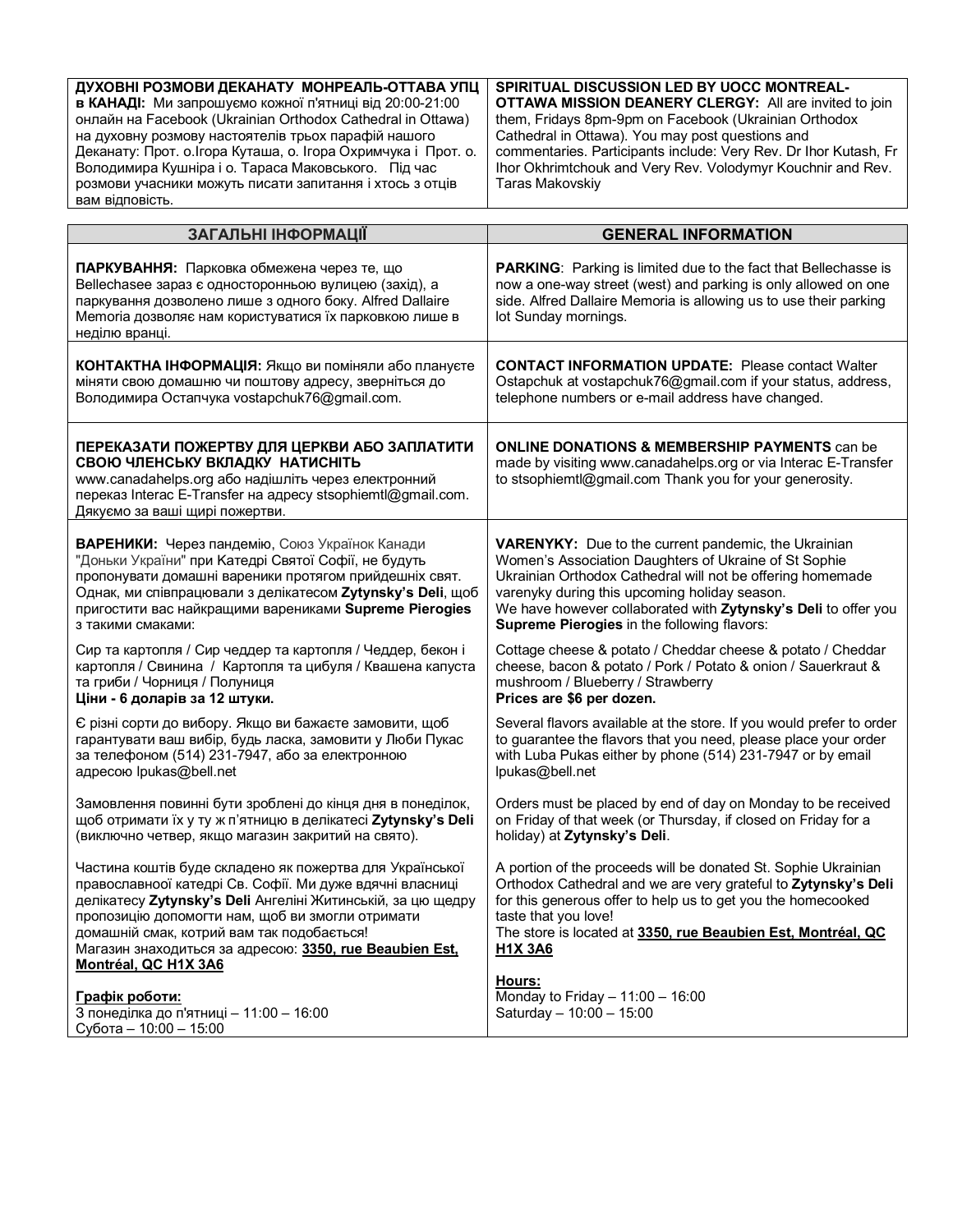#### **Ви були імунізовані проти духовного COVID-19?**



#### Слава Ісусу Христу!

Напевно, сьогодні немає такої людини, яка б не мала страху перед цією пандемією. "Як почуєте про війни та воєнні поголоски, глядіть же, не тривожтесь, бо треба, щоб це все сталося, але це не кінець" (Мат. 24:6)

Дивлячись на світ сьогодні і читаючи пророцтва Ісуса Христа від євангеліста Матвія, усвідомлюєш, що ці пророцтва віддзеркалюють правду. Але, як християни, ми не повинні дивуватися, що Боже слово збувається. Ми є свідками багатьох воєн, що відбуваються у світі. Але ось прийшла інша війна. Людство вступило у боротьбу з короновірусом і незалежно від того віримо ми в це, чи ні, не можна заперечувати вплив цієї пандемії на психічне здоров'я людини. Страх, депресія, самотність, почуття ізоляції, фінансові турботи та втрата роботи – це лише невеликий перелік проблем, з якими стикаються люди.

Ніхто не застрахований від впливу, який COVID 19 завдає нашій свідомості. Важливо, щоб ми психологічно були готовими на реакцію нашого організму на цей вірус. Не потрібно бути психологом, щоб знати, що люди це соціальні істоти, які потребують соціального спілкування: особиста взаємодія, обійми, людські дотики та розмови. А нас змушують триматися на відстані, щоб залишатися здоровими і живими. І це одне з проклять, яке принесла пандемія.

Жити в ізоляції не притаманно людям. Я думаю, важливо розуміти, що Господь стурбований нашим психологічним станом і Біблія дає нам мудрі поради та вказівки, щоб допомогти у ці емоційні та стресові часи. Зараз тисячі вчених у цілому світі цілодобово працюють над пошуком вакцини для боротьби з цим вірусом.

Апостол Павло у своїх працях до філіппійців пропонує нам духовну вакцину, щоб прищепити нас проти випробувань і труднощів, які можуть вплинути на наше серце та розум. Апостол Павло сказав: якщо ви візьмете цей рецепт, тоді «мир Божий, що перевершує всяке розуміння, збереже ваші серця та розум через Ісуса Христа».

Отже, про що він говорив? По-перше - Апостол Павло не говорив, щоб бути необережним. Він не мав на увазі бути безвідповідальним. Він говорив, що народ Божий може мати таку довіру і впевненість у Господі, що наш розум буде позбавлений тривог і ніяка буря страху не охопить нас.

Коли поглянути на життя апостола Апостола Павла, стає зрозумілим, що він знав, про що говорив. У нього було таке почуття залежності від Бога і це буквально вносило спокій у його душу. Апостол Павло пояснив: «Будь обережний ні до чого; але у всьому ... ».

Друзі, немає нічого, що стосується нашого тіла, розуму, душі та духу, чого б ми не могли розповісти Господу. "Але у всьому, молитвою та благанням із подякою нехай ваші прохання будуть відомі Богові". Молитва і подяка йдуть рука об руку. Біблія чітко дає зрозуміти, що Бог уже знає наші потреби, але він вимагає, щоб ми прийшли і висловили Йому це.

Молитва не змінює Бога - вона змінює нас, змушуючи нас не втрачати віри і не бути захопленими страхом. Молитва змінює речі, змінює нас і це приносить мир, який може дати лише Бог у різних випробуваннях наших.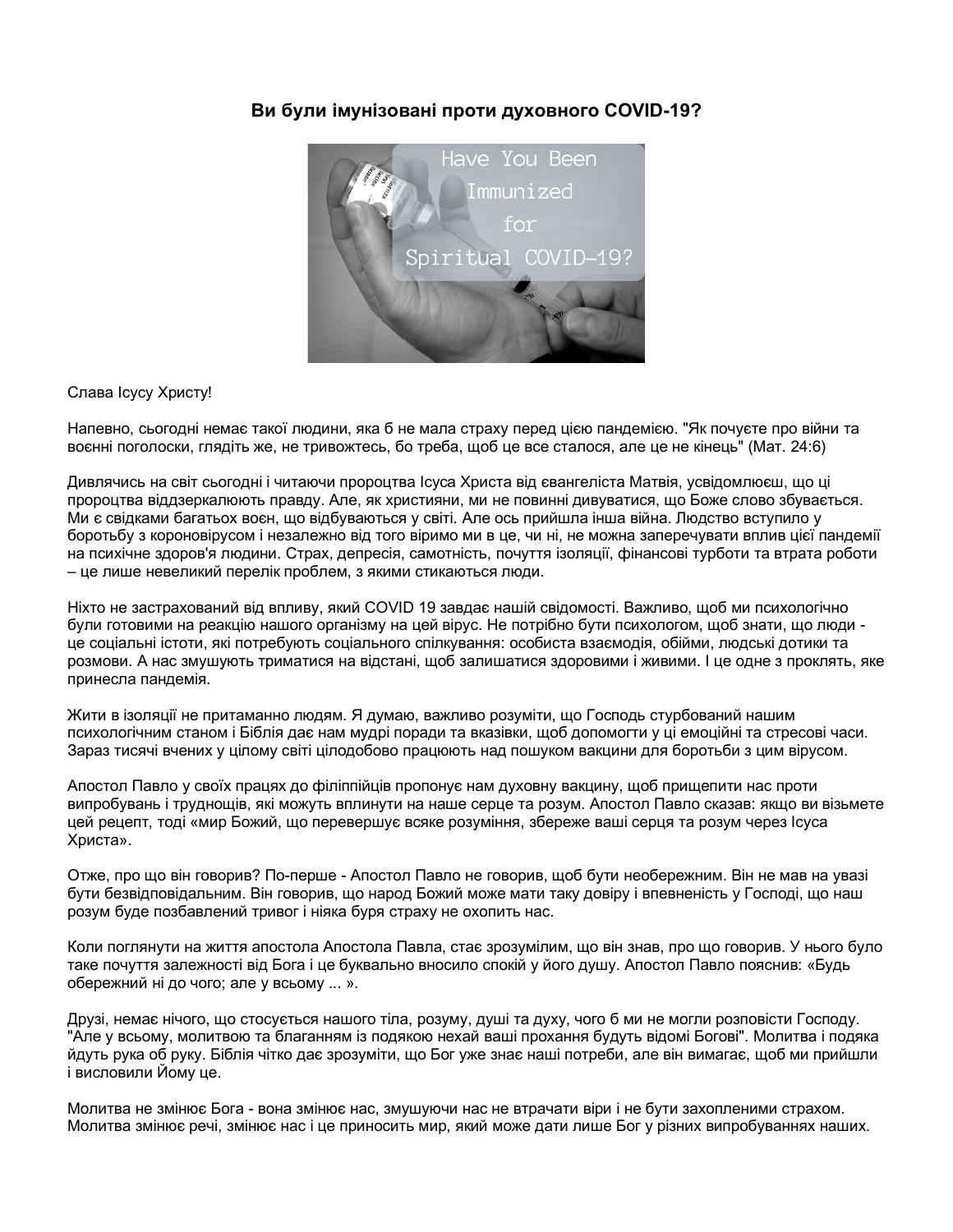В книзі пророка Ісаї 26: 3 сказано: "Ти збережеш його в повному спокої, розум якого зосереджений на Тобі, бо він надіється на тебе". Нас усіх торкнулася ця пандемія, але те, як ми вийдемо з цієї бурі, буде визначатися нашою реакцією на неї. Ми можемо бути паралізовані страхом, або можемо зробити те, що зробив Апостол Павло, і викласти все це перед Господом.

Чи буде друга хвиля? Чи покращиться економіка? Відповіді на ці питання знає лише Бог. Одне, що я знаю, це наступне: «зараз наше спасіння ближче, ніж тоді, коли ми вірили». Ісус сказав через євангелиста Івана 14:27 "Мир залишаю вам, мир свій даю вам; не так, як дає світ, даю я вам.

Нехай ваше серце не турбується, і нехай воно не боїться ». Ніколи не забуваймо, що молитва все ще залишається "вакциною", яка має свою ефективність проти страху. Якщо Бог і попускає, він також і підтримує, підбадьорює. Бо в Ньому наше життя і наше спасіння.

"Ні про що не журіться, але в усьому виявляйте Богові свої прохання молитвою і благаннями з подякою. І мир Божий, який перевершує всяке розуміння, збереже ваші серця та розум через Христа Ісуса ".(Филип'ян 4: 6)

**\_\_\_\_\_\_\_\_\_\_\_\_\_\_\_\_\_\_\_\_\_\_\_\_\_\_\_\_\_\_\_\_\_\_\_\_\_**

о. Володимир

It is likely that today there is no one who is not afraid of this pandemic. "When ye hear of wars and rumors of wars, behold, be not anxious: for all these things must come to pass; but this is not the end" (Matt. 24: 6).

As we look at the world today and read the prophecies by Jesus Christ from the Evangelist Matthew, we must realize that these prophecies do reflect the truth. As Christians, we should not be surprised that God's words are fulfilled.

We have witnessed many wars in the world. And now another war has come. Mankind has entered the fight against the coronavirus, and whether we believe it or not, there is no denying the impact of this pandemic on human mental health.

Fear, depression, loneliness, feelings of isolation, financial worries and job loss are just a few of the problems people face.

No one is safe from the influence that COVID 19 has on our consciousness. It is important that we are psychologically ready for our body's response to this virus.

You don't have to be a psychologist to know that people are social beings who need social communication: personal interaction, hugs, human touch and conversation. And we are forced to stay at a distance to stay healthy and alive. This is one of the curses brought by the pandemic.

Living in isolation is not typical for people. I think it is important to understand that the Lord is concerned about our psychological state and that the Bible gives us wise counsel and guidance to help us in these emotional and stressful times.

Scientists around the world have now developed a vaccine. In his writings to the Philippians, the Apostle Paul offers us a spiritual vaccine to fortify us in the trials and tribulations that can affect our hearts and minds.

The Apostle Paul promised that "…the peace of God, which transcends all understanding, will preserve your hearts and minds through Jesus Christ."

To what was he referring? First, the Apostle Paul was not suggesting carelessness on our part. He did not intend for us to be irresponsible. Rather, he said that the people of God can have such confidence in the Lord that our minds will be free from anxiety and no storm of fear will overtake us.

When you look at the life of the Apostle Paul, it becomes clear that he knew what he was talking about. He had this strong sense of dependence upon God and this brought peace to his soul.

The Apostle Paul exhorted, "Do not be anxious about anything." Friends, there is nothing about our body, mind, soul, and spirit that we cannot tell the Lord.